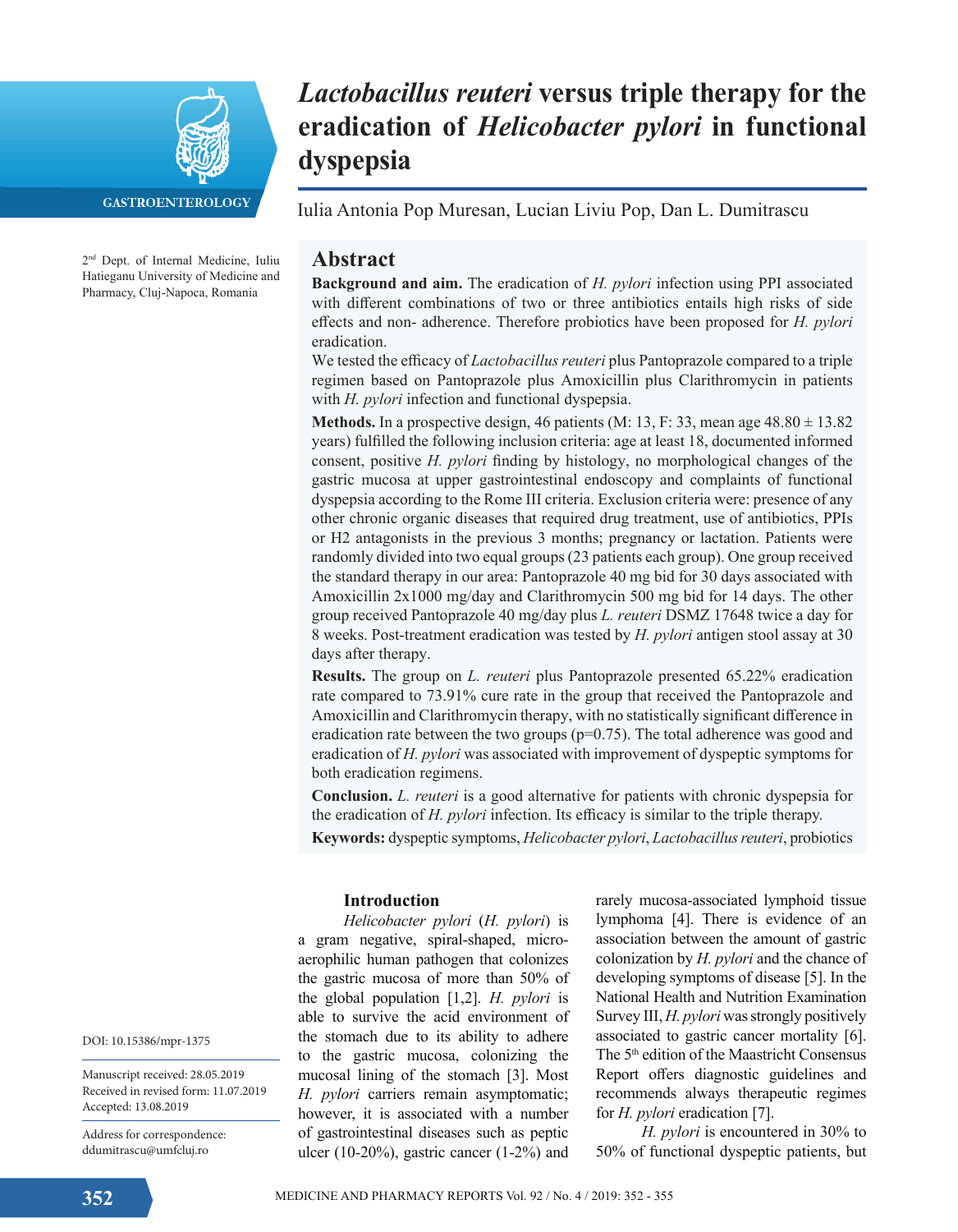its pathogenic implications are not yet established [8,9]. In dyspeptic patients a test-and-treat strategy is suggested. Therapeutic options for *H. pylori* infection with the purpose of eradication include different combinations of proton pump inhibitors associated with two or three antibiotics. Unfortunately this complex approach has high risks of side effects and non-compliance [10].

Probiotics are used in the treatment of *H. pylori* infection [11]. They have proven helpful in reducing side effects of antibiotics and enhance patient compliance [12]. Strains of *Lactobacillus reuteri* (*L. reuteri*) have been shown to exert an inhibitory effect on the settlement of human gastric mucosa by *H. pylori* [13]. *L. reuteri* has the capacity to produce reuterin, a wide spectrum antibiotic active against *H. pylori* [14]. *L. reuteri* strain DSMZ 17648 was tested for antibiotic resistance and no resistance was found [5].

The aim of this study was to test the efficacy of *L. reuteri* in eradication of H. pylori in an area where data on antibiotic resistance are very scarce.

# **Methods**

#### **Subjects**

The study population included recently diagnosed *H. pylori* positive subjects referred to a tertiary gastroenterology unit by family physicians or specialists from other medical centers, for chronic dyspeptic symptoms.

Subjects were included in this study if they had reached the age of 18, had documented informed consent, a positive *H. pylori* finding, had no morphological changes of the gastric mucosa in upper gastrointestinal endoscopy and presented of functional dyspepsia (FD) according to the Rome III criteria [15].

Patients were excluded if they had any other chronic organic diseases that required drug treatment: myocardial ischemia or infarction, congestive heart failure, diabetes mellitus, renal failure, cirrhosis, previous gastric surgery, gallstone disease, chronic pancreatitis, chronic obstructive pulmonary disease, rheumatoid arthritis or regular use of nonsteroid anti-inflammatory drugs or bisphosphonates, oral intake of antibiotics, PPIs or H2 antagonists in the precedent 3 months, pregnancy or lactation.

### **Protocol**

Baseline *H. pylori* infection was defined as the presence of *H. pylori* on histological examination of gastric biopsies.

At baseline, patients were evaluated for symptoms, history of allergy to any of the drugs used, and absence of prior treatment for *H. pylori* infection. Demographic data including age, gender, height and weight were collected for each patient. Body mass index was also calculated. We investigated severity of five symptoms (general abdominal symptoms, satiety, fullness, bloating and epigastric pain) by using independent visual analogue scale (VAS) (0-100 mm) and the anxiety score by using Hamilton's Anxiety

Scale. The measurements were made at baseline and at 30 days after therapy.

We undertook a prospective single center comparative study between *L. reuteri* plus PPI versus the standard of care consisting in triple therapy plus PPI.

Patients were randomly divided in two equal groups. One group received Pantoprazole 40 mg bid. for 30 days associated with Amoxicillin 1000 mg bid and Clarithromycin 500 mg bid (PAC) for 14 days. The other group received Pantoprazole 40mg/day plus *L. reuteri*  DSMZ 17648 (Pylopass, Remedia Laboratories, Romania) twice a day (PLR) for 8 weeks.

All drugs in this study were self-administered as tablets. Adherence was checked at the end when patients were asked to bring the drug packages.

Post-treatment eradication success was defined by the negative *H. pylori* antigen stool assay at 30 days after therapy.

#### **Statistics**

Statistic assessments were performed with a commercially available package and included descriptive statistics and ANOVA comparison between groups. The significance levels between comparisons was set at 0.05.

#### **Ethical issues**

The study was approved by the local ethical committee and conducted in accordance to the Helsinki regulations on experiments on humans.

## **Results**

A total of 46 FD patients (M: 13, F: 33); with a mean age of  $48.80 \pm 13.82$  years fulfilled inclusion criteria. FD patients were divided into three subgroups according to the cardinal symptoms: Postprandial Distress Syndrome (PDS), Epigastric Pain Syndrome (EPS) and overlapping PDS and EPS [16,17]. They were then randomly divided into two equal groups (23 patients each group). The baseline demographic data are given in Table I.

**Table I**. Baseline demographic data of treated patients.

|                             | L. reuteri       | <b>Triple therapy</b> |
|-----------------------------|------------------|-----------------------|
| No. of patients             | 23               | 23                    |
| PDS/EPS/Overlap             | 12/7/4           | 11/8/4                |
| Male/Female                 | 5/18             | 8/15                  |
| Mean age (years) $\pm$ SD   | $50.00 \pm 1.50$ | $47.61 \pm 16.25$     |
| $BMI - mean (kg/m2) \pm SD$ | $25.42 \pm 3.3$  | $26.83 \pm 3.09$      |

The first group, receiving PLR therapy, showed 65.22% (15/23) eradication rate. The second group, receiving PAC therapy, showed 73.91% (17/23) eradication rate. There wass no statistically significant difference in eradication rate between the two groups  $(p=0.75)$ . There was no drop out in this study.

The therapy adherence for the entire group was 97.83%. One patient from the PLR group did not fully comply with treatment due to side effects consisting in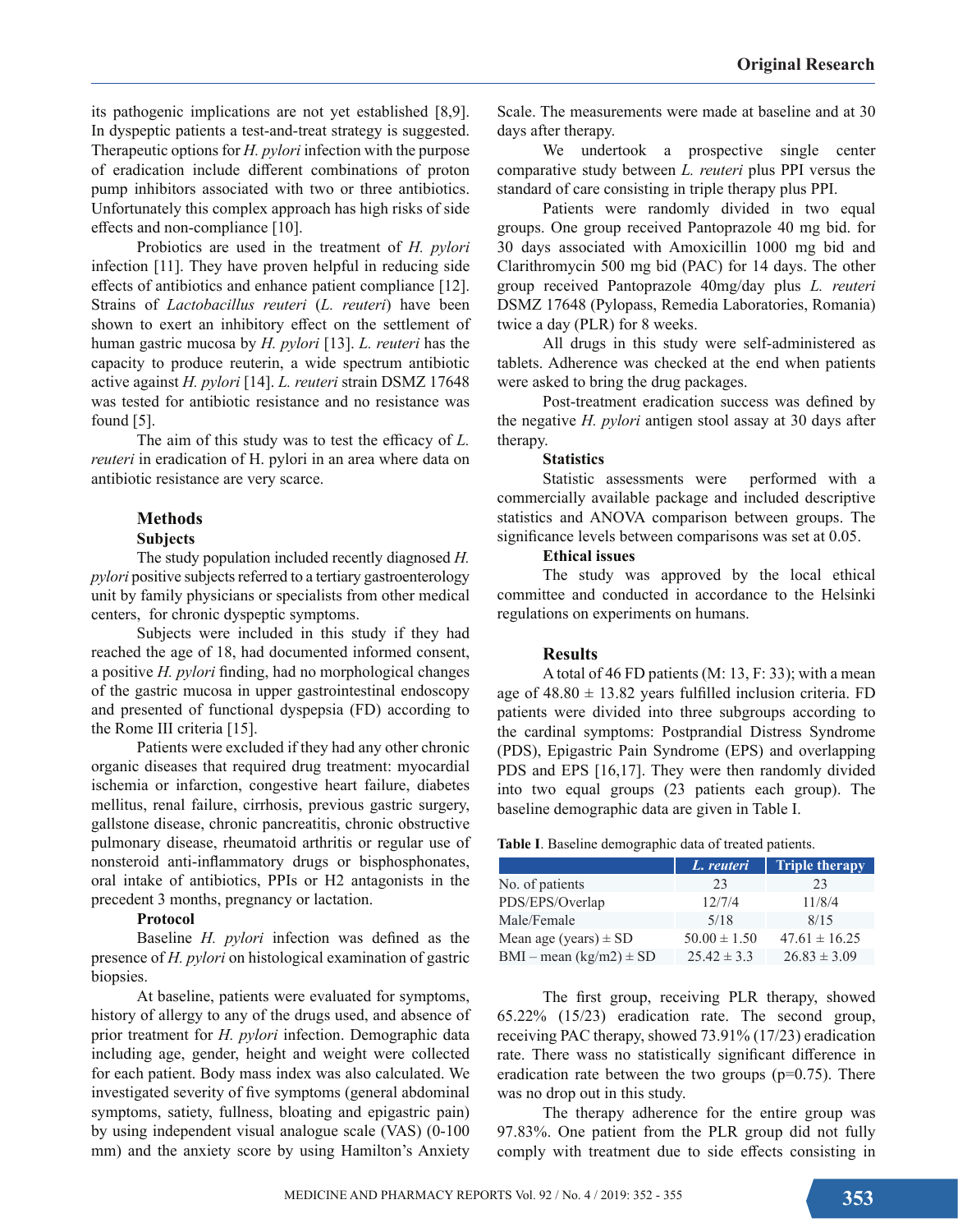nausea and heartburn, which lead to a compliance rate of 95.65% in this group. The PAC group had a 100% rate of compliance. Five patients from this group reported heartburn, nausea and epigastric pain, but all this sideeffects were self-limiting, did not required specific therapy and improved until the end of the treatment.

There was no correlation between BMI and eradication rate.

In both groups, the eradication of *H. pylori* was associated with improvement of dyspeptic symptoms and anxiety score. There was no difference between the two groups regarding the alleviation of symptoms (Table II).

**Table II.** Symptoms and anxiety score changes in both groups.

| <b>Parameter</b><br>(final - initial) | L. reuteri<br>$(n=16)$ | <b>Triple therapy</b><br>$(n=17)$ | Value of $p$ |
|---------------------------------------|------------------------|-----------------------------------|--------------|
| General<br>symptoms                   | $6.50 \pm 1.21$        | $6.82 \pm 0.88$                   | 0.192        |
| Satiety                               | $5.31 \pm 1.14$        | $5.06 \pm 0.90$                   | 0.241        |
| <b>Fullness</b>                       | $5.25 \pm 0.86$        | $4.65 \pm 0.93$                   | 0.031        |
| Bloating                              | $5.06 \pm 1.24$        | $4.71 \pm 0.69$                   | 0.155        |
| Pain                                  | $2.75 \pm 1.06$        | $2.94 \pm 0.75$                   | 0.276        |
| Anxiety                               | $2.50 \pm 0.63$        | $2.65 \pm 0.70$                   | 0.266        |

#### **Discussion**

Despite the fact that the *H. pylori* infection is recognized as an etiological factor in gastrointestinal pathology including gastric cancer, only a part of the patients actually develop symptoms [18]. Eradication is recommended as the standard procedure for patients who develop acute symptoms, and it should also be performed in the infected population. Unfortunately, in the general population this desiderate may be not accomplished, especially in regions with high prevalence of *H. pylori*  infection, high rate of antimicrobial resistance or poorly developed health systems [5].

There have been many attempts to develop an effective treatment protocol to eradicate *H. pylori* infection. For decades, the use of antimicrobials was the first choice of therapy. The most effective treatment regimens are quite complicated, requiring the ingestion of three or four different drugs at multiple intervals of time and for a longer time [19]. Borody et al where the first to develop a therapy with a high eradication rate in *H. pylori* infection. It involved three drugs: bismuth, metronidazole and tetracycline administrated for 10 to 14 days without a PPI [20]. Association of a PPI and increased dose of metronidazole improved eradication rates [21]. The triple therapy approach, PPI and amoxicillin and clarithromycin, provided low eradication rates in some regions, explained by the pretreatment antibiotic-resistant strains [22]. The choice of antibiotics requires the knowledge on microbial antibiotic resistance in each specific area. Unfortunately, in our country there are no data on *H. pylori* antibiotic resistance or sensitivity. Therefore, using probiotics for *H.* 

*pylori* eradications seems to be attractive.

Indeed, in the last decades the efficacy of probiotics for *H. pylori* eradication was tested to avoid antimicrobial resistance, allergies or other antibiotic side effects. *L. reuteri* DSMZ 17648 showed a significant decrease of *H. pylori* stomach colonization in vivo study [5]. A pilot study conducted by Dore et al showed that *L. reuteri* have potential role in *H. pylori* eradication. *L. reuteri* plus pantoprazole bid was able to eradicate 13.6% of patients with *H. pylori* infection [23].

Starting from this hypothesis, we tested efficacy of *L. reuteri* plus pantoprazole compared with pantoprazole plus amoxicillin plus clarithromycin in our area (Western Romania). Our results show a good eradication rate in the *L. reuteri* plus pantoprazole group (65.22%) much higher than the one showed by Dore et al. [23]. This can be explained by the geographical differences which involve different cultural and alimentary habits.

In the pantoprazole and amoxicillin and clarithromycin group we also had a good *H. pylori* eradication rate, and this is similar to other studies involving this therapy [24].

The only drawback seems to be the long time administration period, which might lead to lack of compliance in these patients, and the relative high cost for this treatment. Our data are consistent with other data from reviews suggesting that probiotics may be considered as alternative therapy to the antibiotic therapy for *H. pylori* eradication [25,26].

Eradication of *H. pylori* was associated with improvement of dyspeptic symptoms in both groups, but we noticed an increase of these symptoms in the first days of administration of pantoprazole plus amoxicillin plus clarithromycin in some patients. We consider this finding as an explanation for lack of adherence in patients which develop this adverse effect.

Given the fact that data on the association of *H. pylori* infection and BMI are conflicting [27] and some authors found a positive association between *H. pylori* infection and an increased BMI [28], we have analyzed data in our groups which included patients with a mean BMI classified according to the World Health Organization recommendations as overweight (25-29.9 kg/m) and found no correlation between BMI and eradication rate.

Our study represents to our knowledge the first attempt in our area to test the efficacy of *L. reuteri* plus PPI in eradicating *H. pylori*.

However, this prospective trial has some limitations. The sample size is small, neverthelss the data are useful and open the hope to an alternative in patients with unknown antibiotic sensitivity, with adverse effects or reluctant to ingest antibiotics. Further trials of larger amplitude and multicentric would be useful to establish the role of the probiotics in eradicating *H. pylori*.